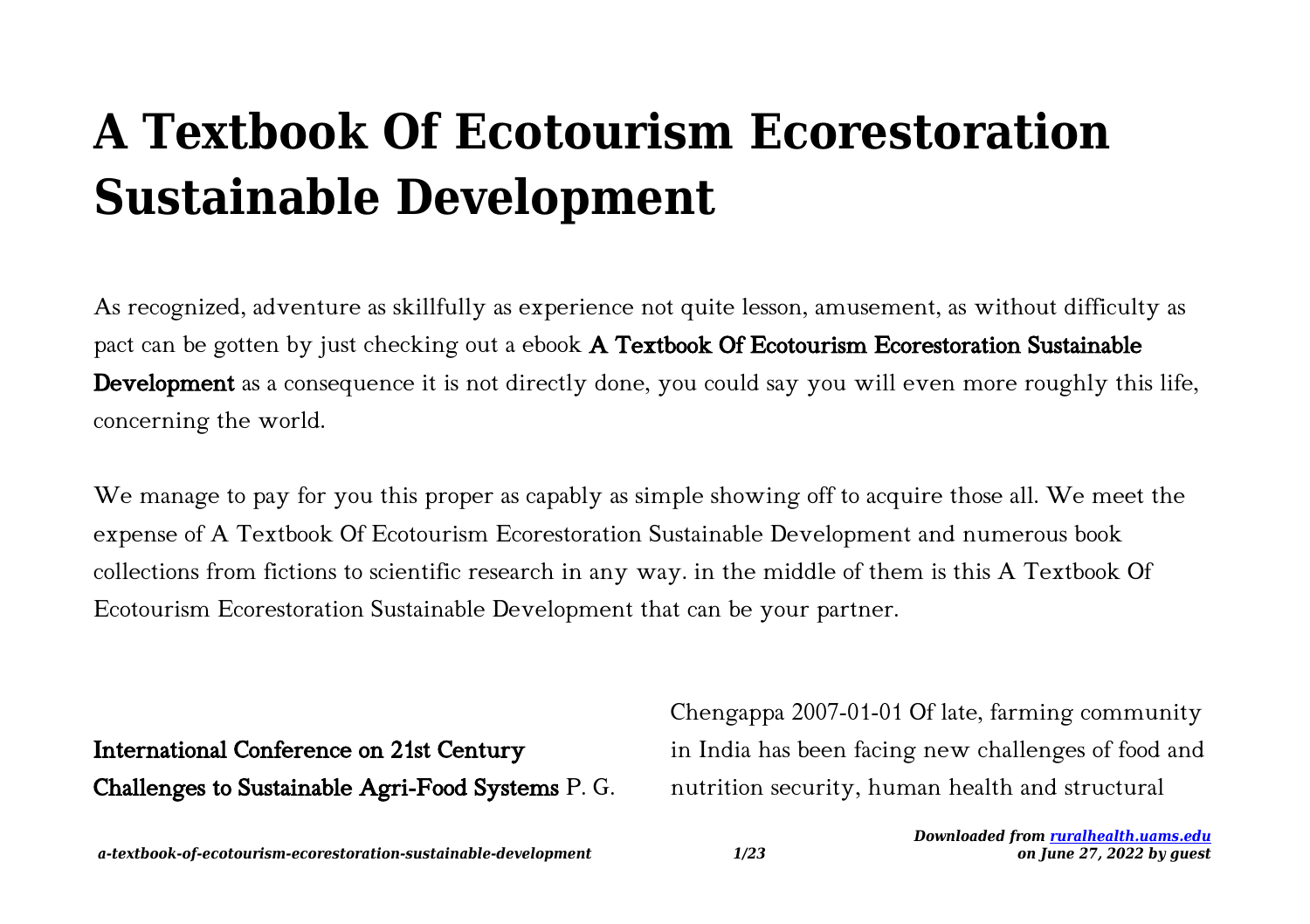adjustment to comply with WTO stipulations on the one hand and sustainable environment on the other. The overuse of fertilizers and chemicals, and depleting water resources are essentially threatening the sustainability of Indian agriculture. The slow growth of agriculture sector mainly due to stagnation in productivity growth is a grave concern for policy-makers and development planners. The key challenge to India's agriculture in the 21st century in the wake of open global economy lies in designing, developing and managing agricultural systems that enable farmers to be efficient, equitable and sustainable in the biophysical and socio-cultural environments. This book has deliberated on the key issues of sustainable agriculture in the context of emerging technologies, policies and institutions by promoting efficiency, equity and better management of natural resources. In the process, thoughts and experience of worldclass leaders in agricultural education, research, extension, policy, agri-business and development in addressing the challenges confronting farmers have been documented

Indicators of Sustainable Development for Tourism Destinations World Tourism Organization 2004 This new guidebook is the most comprehensive resource on policy-making, planning, and management processes at tourism destinations. It describes over 40 major sustainability issues, ranging from the management of natural resources to development control, satisfaction of tourists and host communities, preservation of cultural heritage, seasonality, economic leakages, climate change, etc. This publication also contains a procedure to develop destination-specific indicators and their use in tourism policy and planning processes, as well as applications in different destination types (e.g. coastal, urban, eco-tourism, small communities).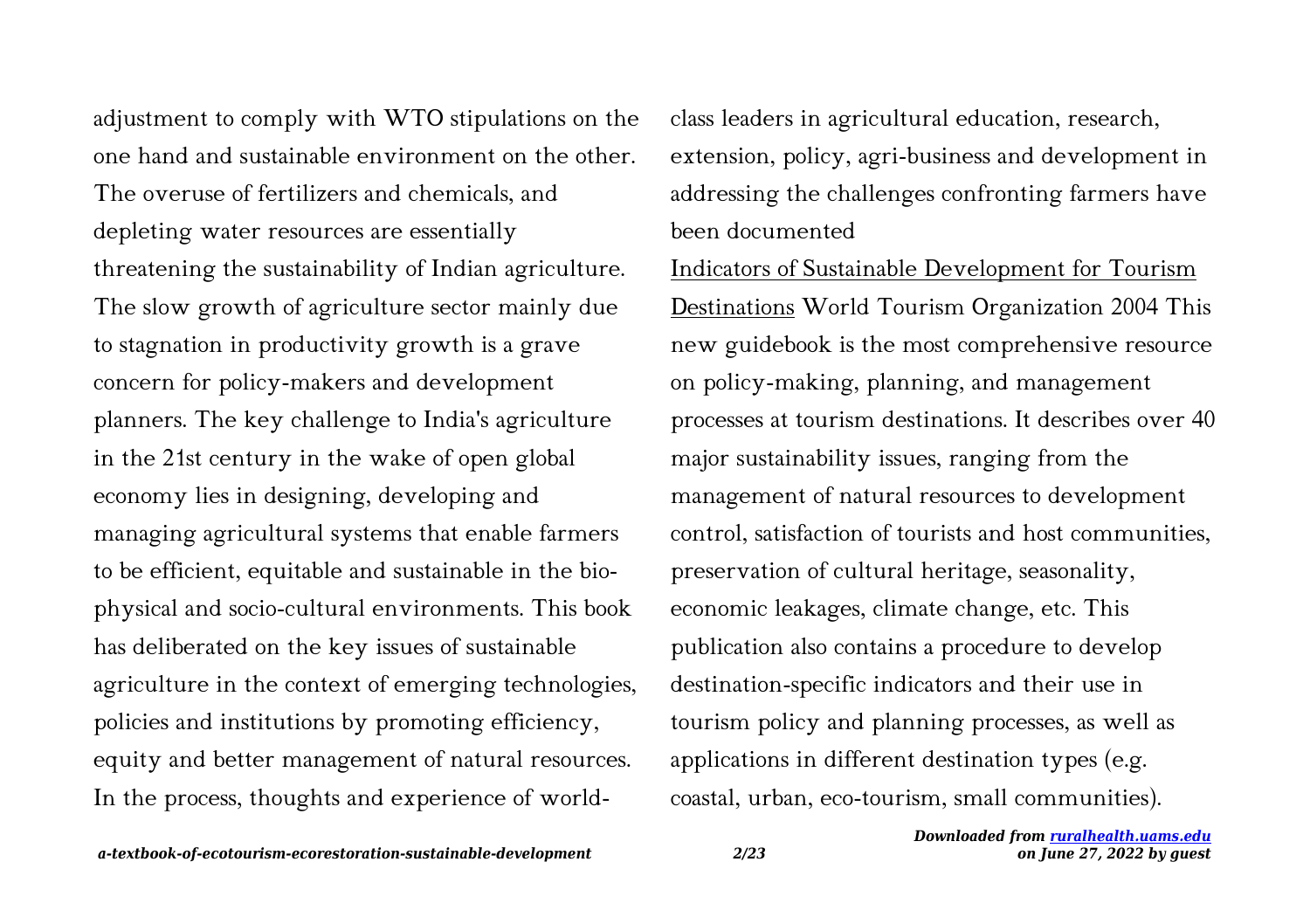Numerous examples and 25 comprehensive case studies provide a wide range of experiences at the company, destination, national, and regional levels for all continents.

Culture and Conservation Eleanor Shoreman-Ouimet 2015-11-19 Today, there is growing interest in conservation and anthropologists have an important role to play in helping conservation succeed for the sake of humanity and for the sake of other species. Equally important, however, is the fact that we, as the species that causes extinctions, have a moral responsibility to those whose evolutionary unfolding and very future we threaten. This volume is an examination of the relationship between conservation and the social sciences, particularly anthropology. It calls for increased collaboration between anthropologists, conservationists and environmental scientists, and advocates for a shift towards an environmentally

focused perspective that embraces not only cultural values and human rights, but also the intrinsic value and rights to life of nonhuman species. This book demonstrates that cultural and biological diversity are intimately interlinked, and equally threatened by the industrialism that endangers the planet's life-giving processes. The consideration of ecological data, as well as an expansion of ethics that embraces more than one species, is essential to a well-rounded understanding of the connections between human behavior and environmental wellbeing. This book gives students and researchers in anthropology, conservation, environmental ethics and across the social sciences an invaluable insight into how innovative and intensive new interdisciplinary approaches, questions, ethics and subject pools can close the gap between culture and conservation.

Sick Water? United Nations Environment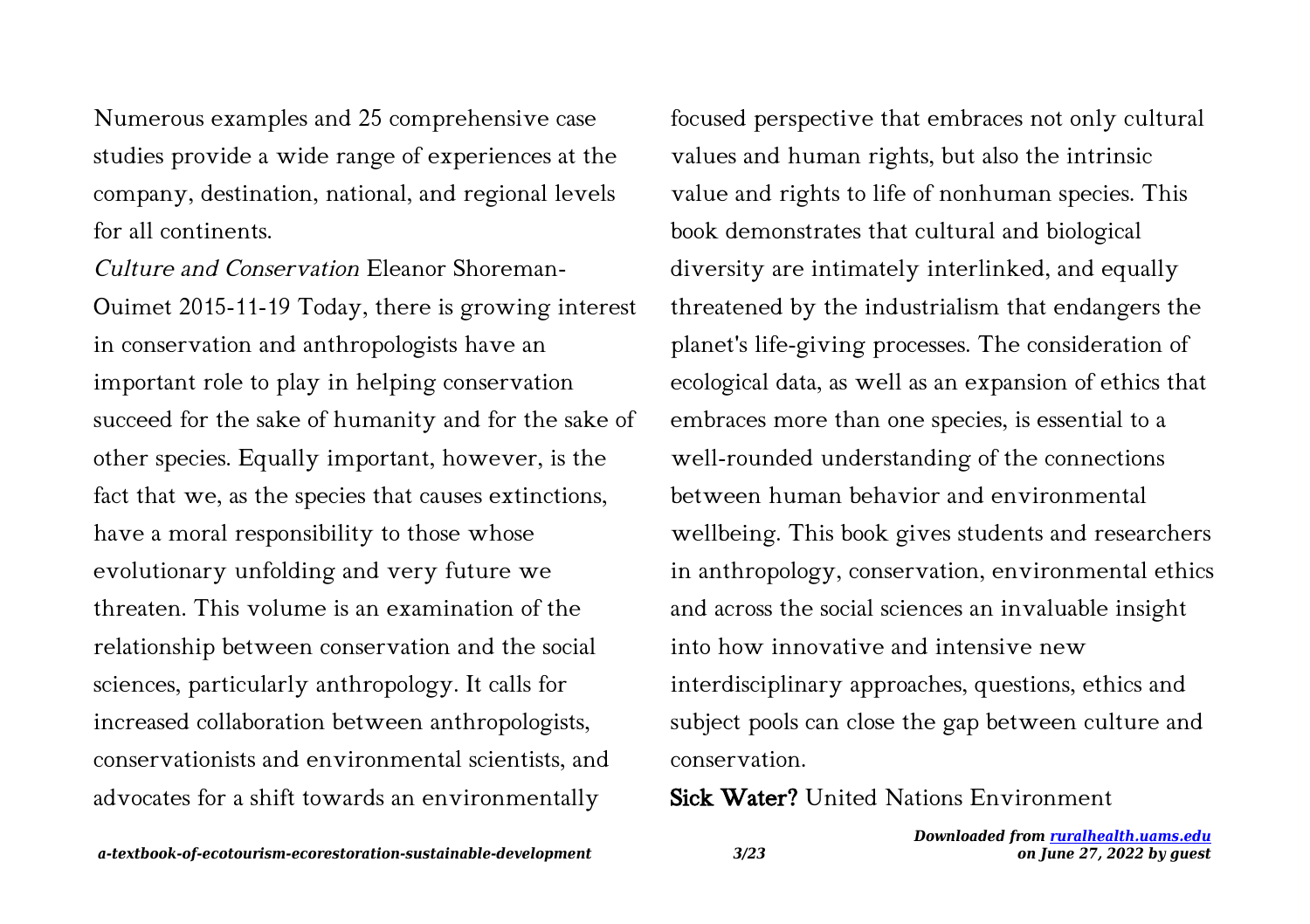Programme 2010 Given that a healthier future needs urgent global action for smart, sustained investment to improve wastewater management, this report tackles the current challenges faced in wastewater management. Part I of the report addresses the pressing challenges faced in the management of wastewater and how it may be influenced by population growth, urbanization, and climate change. Part II looks at possible solutions regarding these challenges and how current techniques can be modernized through innovation. Reclaiming Nature James K. Boyce 2007 In 'Reclaiming Nature', leading environmental thinkers from across the globe explore the relationship between human activities and the natural. This is a bold and comprehensive text of major interest to both students of the environment and professionals involved in policy-making. Nature Unbound Dan Brockington 2012-07-26 This

groundbreaking volume is the first comprehensive, critical examination of the rise of protected areas and their current social and economic position in our world. It examines the social impacts of protected areas, the conflicts that surround them, the alternatives to them and the conceptual categories they impose. The book explores key debates on devolution, participation and democracy; the role and uniqueness of indigenous peoples and other local communities; institutions and resource management; hegemony, myth and symbolic power in conservation success stories; tourism, poverty and conservation; and the transformation of social and material relations which community conservation entails. For conservation practitioners and protected area professionals not accustomed to criticisms of their work, or students new to this complex field, the book will provide an understanding of the history and current state of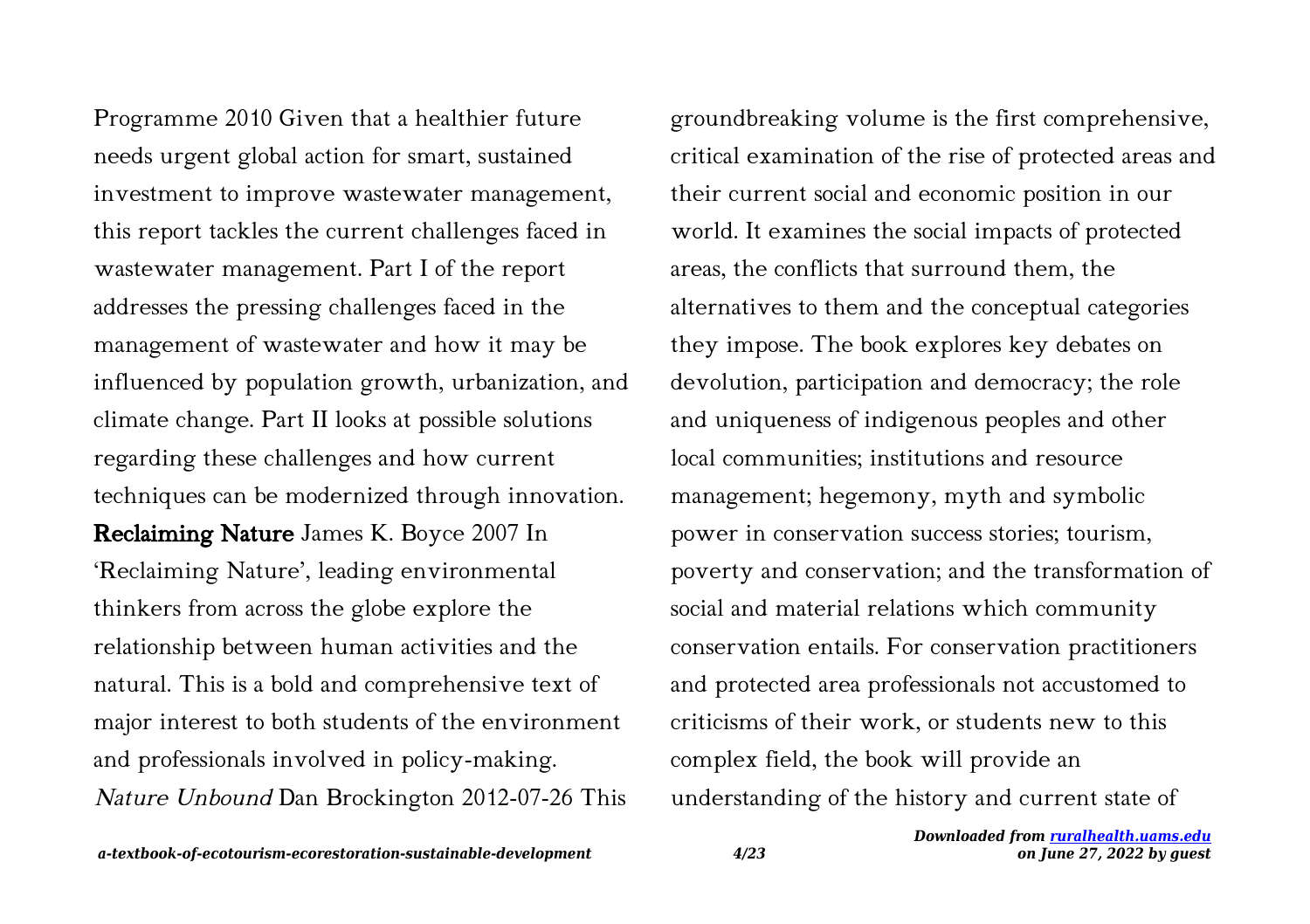affairs in the rise of protected areas. It introduces the concepts, theories and writers on which critiques of conservation have been built, and provides the means by which practitioners can understand problems with which they are wrestling. For advanced researchers the book will present a critique of the current debates on protected areas and provide a host of jumping off points for an array of research avenues

Annual Report Indian Council of Forestry Research and Education 2003

Culture: urban future UNESCO 2016-12-31 The Encyclopedia of Ecotourism David Bruce Weaver 2001-01-01 The Encyclopedia of Ecotourism provides an expert, state-of-the-art and comprehensive knowledge base of the rapidly growing global ecotourism sector. It is divided into eight major sections, and contains 41 chapters, individually authored by international researchers

and practitioners in ecotourism. Each chapter combines theory and practice in a complementary way. The scope of the encyclopedia includes definitions and other contextual material, regional perspectives, venues, impacts, planning and management considerations, and issues associated with ecotourism businesses, research and training. Companion to Environmental Studies Noel Castree 2018-05-01 Companion to Environmental Studies presents a comprehensive and interdisciplinary overview of the key issues, debates, concepts, approaches and questions that together define environmental studies today. The intellectually wide-ranging volume covers approaches in environmental science all the way through to humanistic and post-natural perspectives on the biophysical world. Though many academic disciplines have incorporated studying the environment as part of their curriculum, only in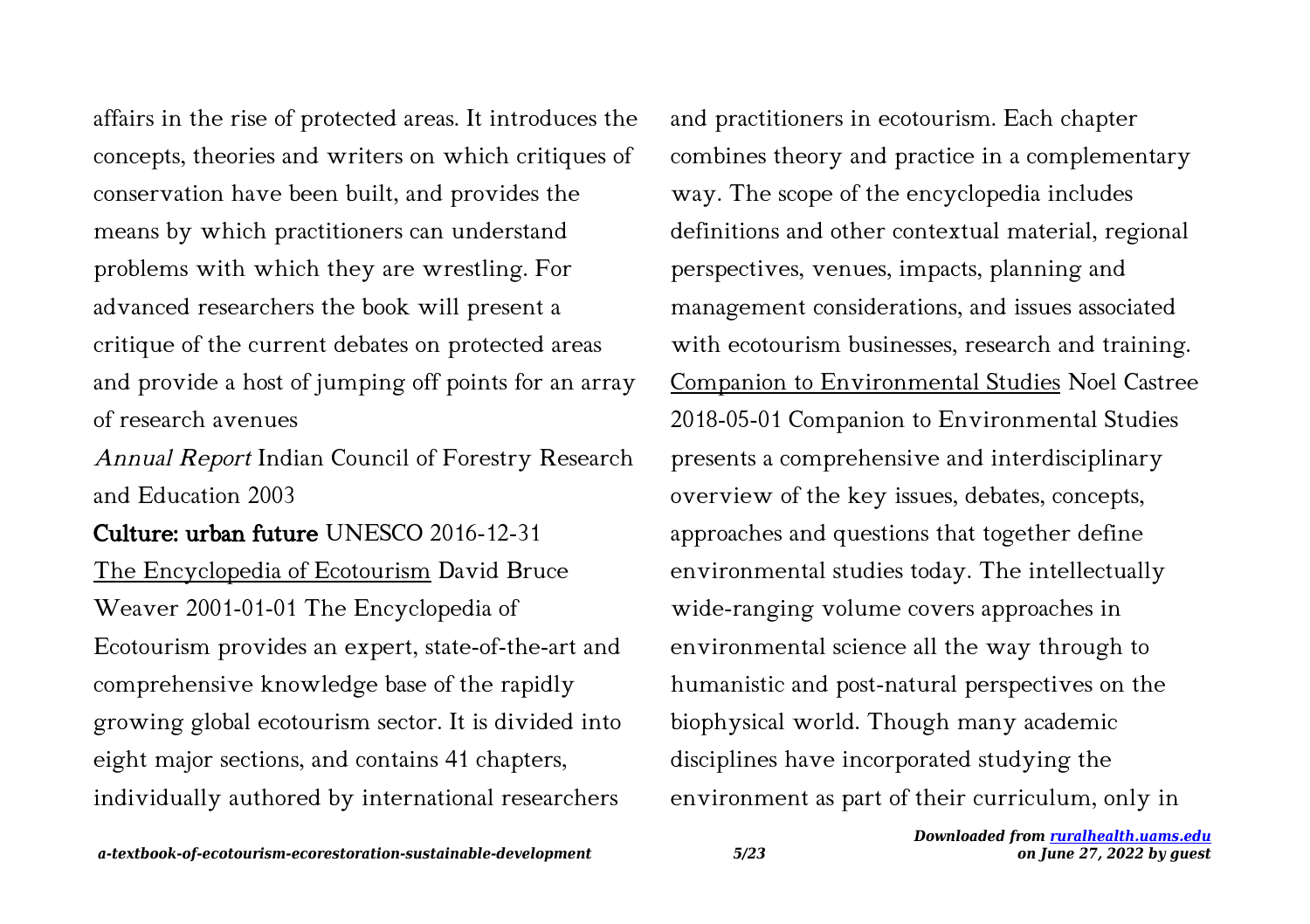recent years has it become central to the social sciences and humanities rather than mainly the geosciences. 'The environment' is now a keyword in everything from fisheries science to international relations to philosophical ethics to cultural studies. The Companion brings these subject areas, and their distinctive perspectives and contributions, together in one accessible volume. Over 150 short chapters written by leading international experts provide concise, authoritative and easy-to-use summaries of all the major and emerging topics dominating the field, while the seven part introductions situate and provide context for section entries. A gateway to deeper understanding is provided via further reading and links to online resources. Companion to Environmental Studies offers an essential one-stop reference to university students, academics, policy makers and others keenly interested in 'the environmental question', the answer to which will

define the coming century.

Environmental Change and Sustainability Steven Silvern 2013-05-08 Environments around the globe are undergoing human-induced change. Human population growth, rapid urbanization, expanding global economy, and the diffusion of western consumer lifestyles are placing increasing pressure on natural and social systems. Global institutions, nation-states, and local communities are seeking to identify and employ sustainable solutions to these environmental and socio-economic challenges. Sustainability has emerged as a policy discourse that seeks to balance the desire and need for economic growth with the protection of the environment, and the promotion of social and environmental justice. This book contributes to the study and search for sustainable responses to global environmental change. The authors of this volume explore environmental change in different places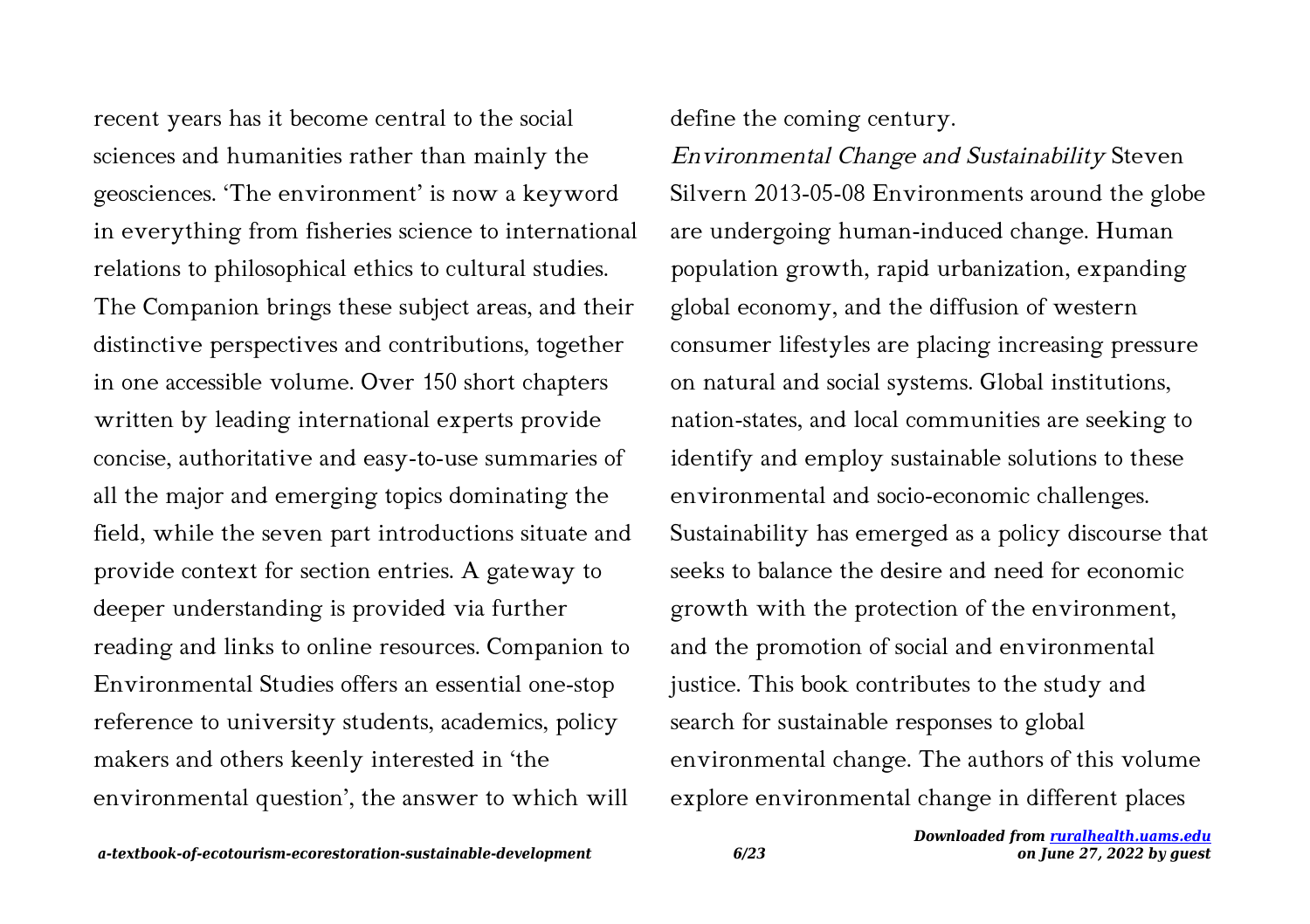around the world and the diverse responses to such changes. The chapters demonstrate the need for place-specific sustainable development; the authors suggest the need to see sustainable responses to environmental change as a negotiated outcome between various social actors living and working in diverse spatial, environmental and socio-economic contexts. Environmental Change and Sustainability is a timely international examination of the relationship between environmental change and sustainability. As an InTech open source volume, current and cutting edge research methodologies and research results are quickly published for the academic policy-making communities. Dimensions of environmental change and sustainability explored in this volume include: Natural science approaches to study of environmental change Importance of perception in human understanding of environmental change Role of external events and

institutions in shaping sustainable responses to environmental change Importance of bottom-up sustainable development as key to reducing environmental risk and community vulnerability The need for place-based sustainable development that combines local conditions with global processes Creation of a sustainable development model that synthesizes local, traditional knowledge of the environment and environmental management with the techniques and understandings generated by modern environmental science The Palgrave Handbook of Sustainability Robert Brinkmann 2018-04-30 This book provides a comprehensive overview of the practice of sustainability through a diverse range of case studies spanning across varied fields and areas of expertise. It provides a clear indication as to the contemporary state of sustainability in a time faced by issues such as global climate change, challenges of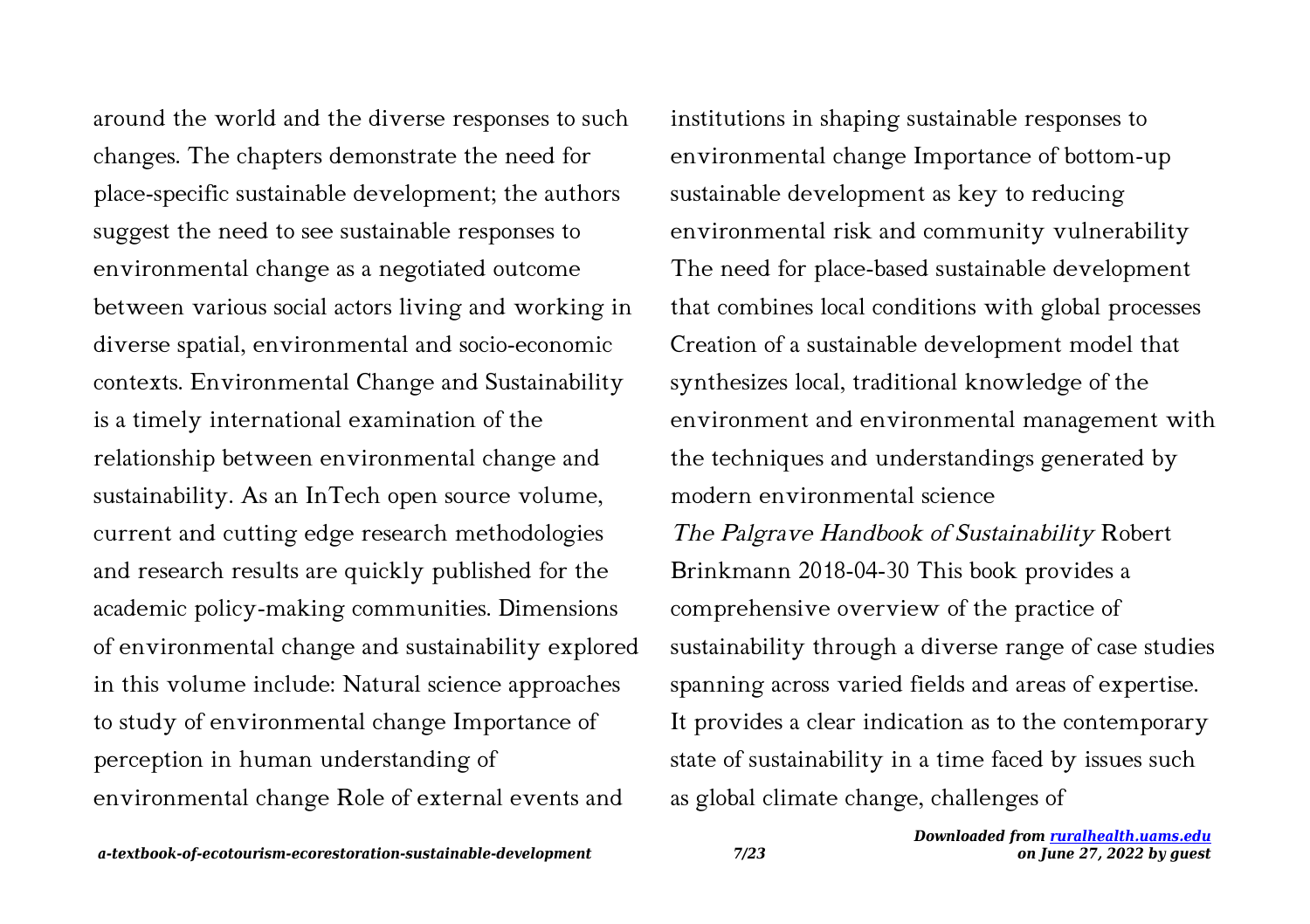environmental justice, economic globalization and environmental contamination. The Palgrave Handbook of Sustainability explores three broad themes: Environmental Sustainability, Social Sustainability and Economic Sustainability. The authors critically explore these themes and provide insight into their linkages with one another to demonstrate the substantial efforts currently underway to address the sustainability of our planet. This handbook is an important contribution to the best practises on sustainability, drawn from many different examples across the fields of engineering, geology, anthropology, sociology, biology, chemistry and religion.

Ecotourism and Sustainable Development, Second Edition Martha Honey 2008-08-04 Offering an overview of worldwide ecotourism, showing how both the concept and the reality have evolved, this book examines the growth of ecotourism within the Galapagos Islands, Costa Rica, Tanzania, Zanzibar, Kenya and South Africa, their political systems and their economic policies.

Environment and Tourism Andrew Holden 2000 For many people, holidays are an increasingly central feature of contemporary western society. The tourism industry has expanded rapidly since 1950, but this book poses the significant question of consequent environmental impacts: are environments being benefited or damaged, by the tourist who visit them? A well-balanced introductory text, this topical book on the relationships between tourism, society and the environment, examines 'tourism' and 'environment' in detail, and gives a historical overview of the growth of the tourism industry. It discusses how the tourism industry markets physical and cultural environments to be consumed by the tourist, and the consequences of the tourism they then attract. It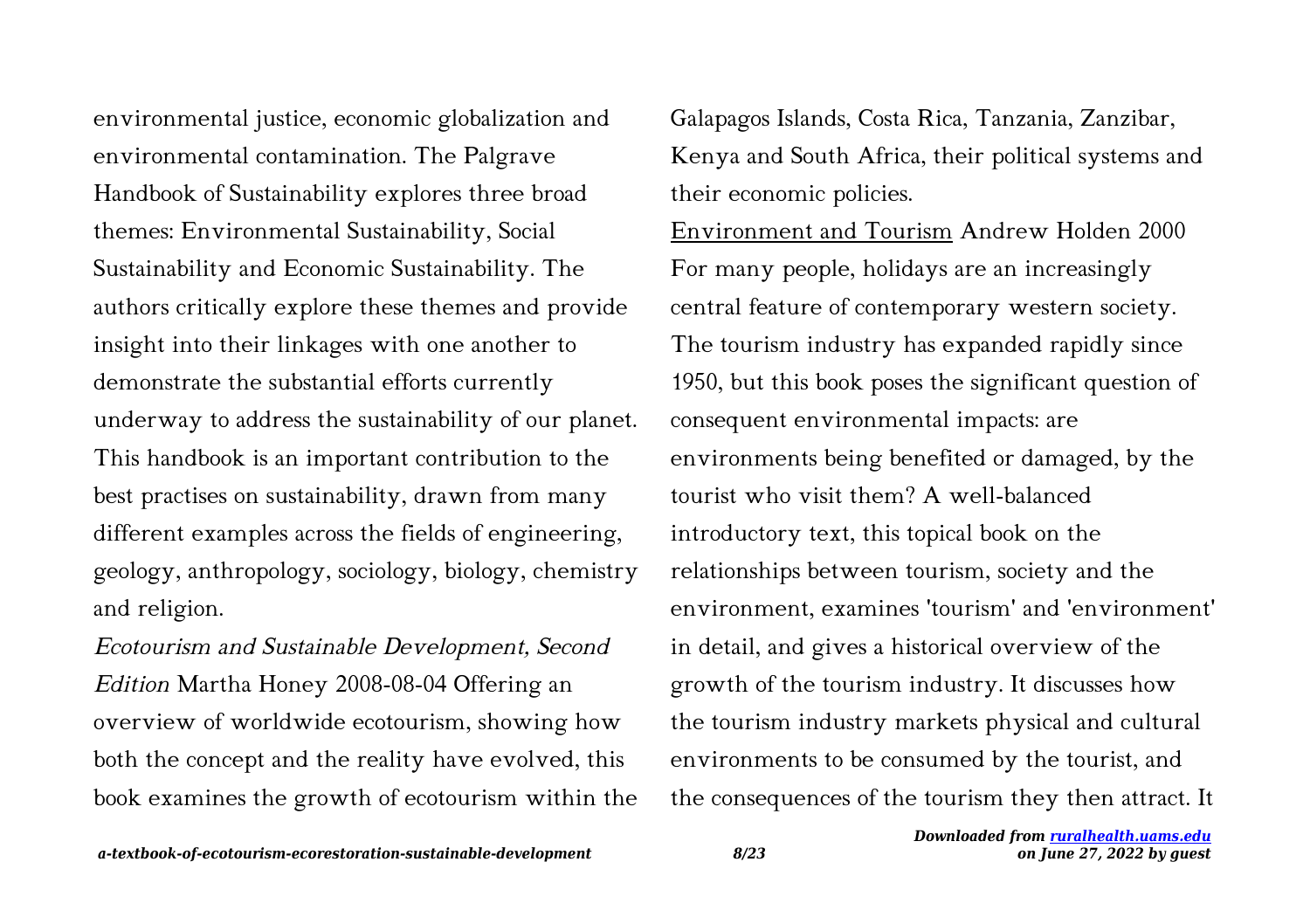explores: \* how the economics of tourism can be adopted in a positive way to aid conservation \* whether the concept of sustainability can be applied to tourism \* provides a critique of the 'new' forms of tourism, that have developed in recent years. An extensive range of international case studies from both the developed and developing world are used to illustrate the theoretical ideas presented, and to aid the student, it includes end of chapter summaries, further reading guides and boxed vignettes focusing on contemporary environmental issues and debates.

## Tourism in National Parks and Protected Areas Paul

F. J. Eagles 2002 This book describes the state of the art of tourism planning and management in national parks and protected areas. It also provides guidelines for best practice in tourism operations. Other objectives are to: Describe case studies and guidelines that contribute to conservation of

biological diversity; consider the role of local communities within or near these areas; outline the development of tourism infrastructure and services; discuss visitor management; provide guidelines to enhance the quality of the tourism experience. The focus is global and the book will appeal to both academics and practitioners.

Understanding Sustainable Development John Blewitt 2017-12-22 A truly comprehensive introduction to the topic, Understanding Sustainable Development is designed to give students on a wide range of courses an appreciation of the key concepts and theories of sustainable development. Fully updated, the third edition includes detailed coverage of the Sustainable Development Goals and their impact on global development. Major challenges and topics are explored through a range of international case studies and media examples which maintain the 'global to local' structure of the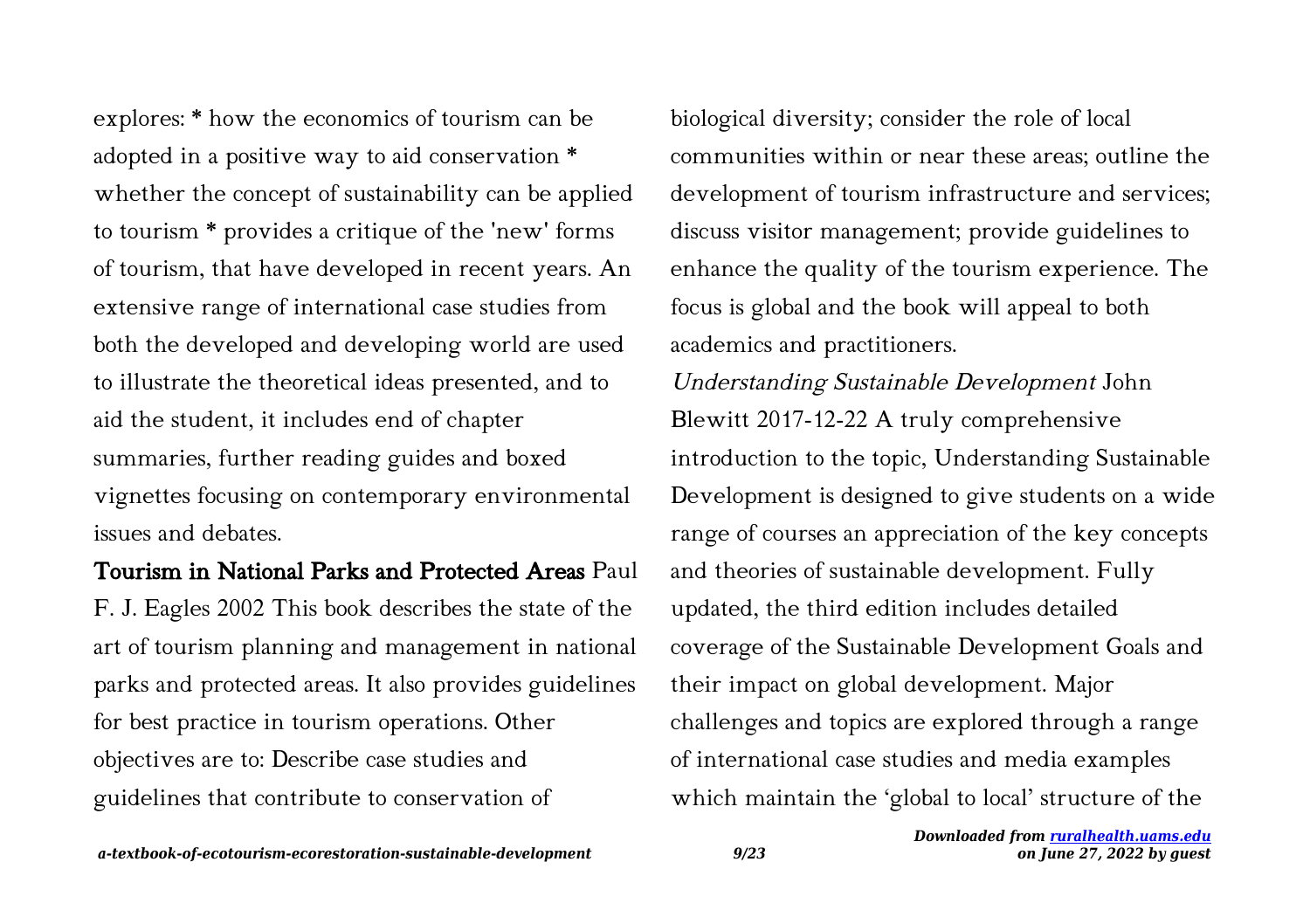previous edition. With an extensive website and pedagogy, Understanding Sustainable Development is the most complete guide to the subject for course leaders, undergraduates and postgraduates.

Towards a Sustainable Asia Association of Academies of Sciences in Asia 2012-02-03 This series of books are the output of the research project called "Sustainable Development in Asia (SDA)", which was initiated by the Association of Academies of Sciences in Asia (AASA). They are comprised of one synthesis report, which entitled "Towards a Sustainable Asia: Green Transition and Innovation", and four thematic reports on natural resources, energy, the environment and climate change, and culture from particular perspectives of agriculture. They aim to: 1) investigate common sustainability issues faced by all Asian countries, including population increase, poverty alleviation, pollution control, ecological restoration, as well as regional

problems, such as water shortage in West and Central Asia, energy security in Northeast Asia, development model & transformation in East Asia; 2) analyze and summarize of best practices towards sustainable development in Asia; 3) bring forward suggestions and policy options for promoting green transition, system innovation and sustainable development of Asia. With best practice guidelines for a sustainable Asia, this series of reports, for the first time systematically address the common challenges and regional problems in regard to Asia's natural resources use, pollution reduction and climate protection, sustainable energy development, and innovations for environment-friendly and culture-compatible agriculture. They will provide handy and useful information to researchers, government policy makers and the general public who have concerns about Asia's sustainable development. AASA is a scientific and technological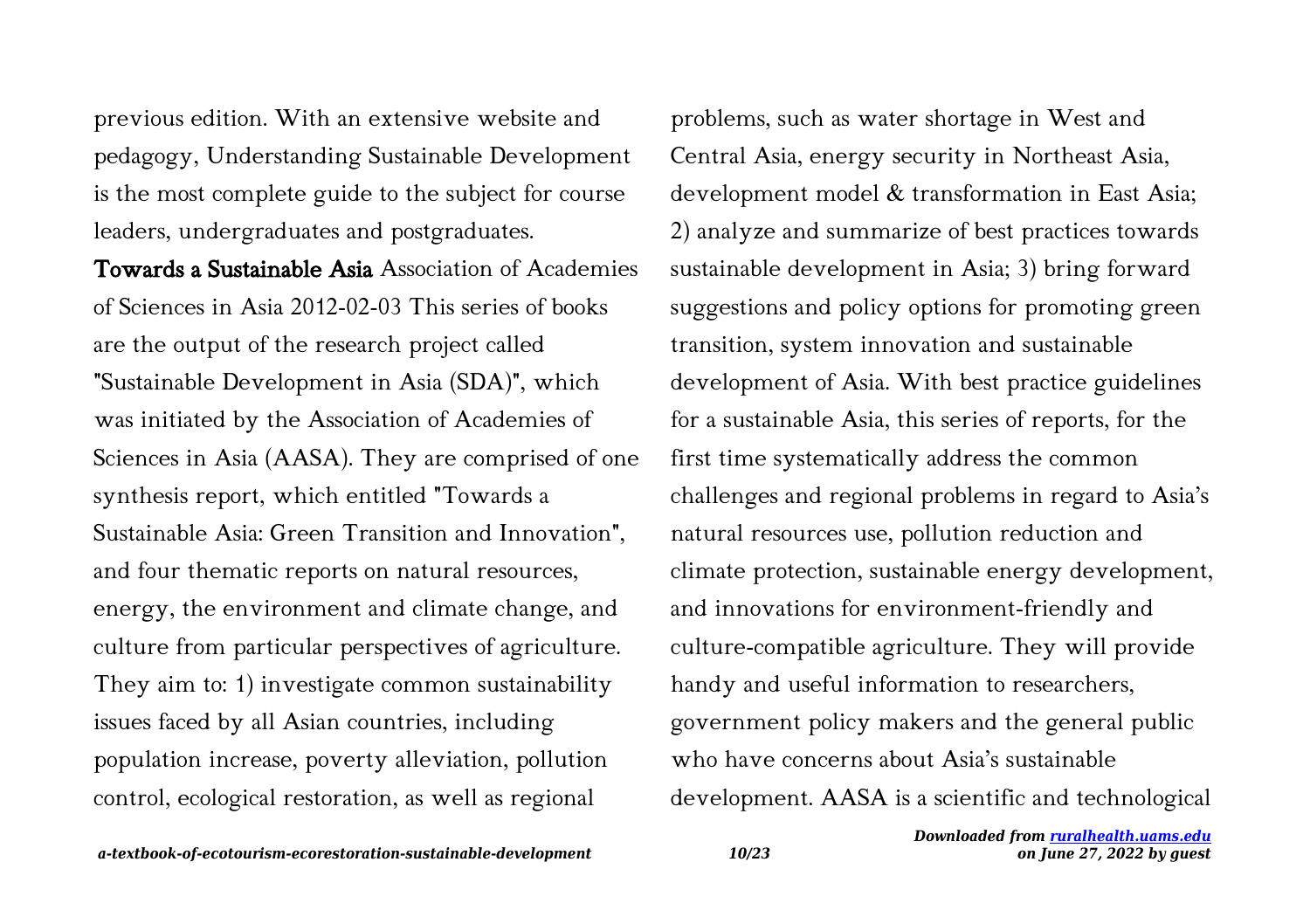organization in Asia, established in 2000, comprising of 26 member academies all over Asia. Its vision is to provide a forum for the discussion of all issues relevant to science and technology development and its application on national level within Asia. Southern Economist 2011

#### Restorative Redevelopment of Devastated

Ecocultural Landscapes Robert L. France 2016-04-19 A fusion of ecological restoration and sustainable development, restorative redevelopment represents an emerging paradigm for remediating landscapes. Rather than merely fixing the broken bits and pieces of nature, restorative development advocates the reuse of devastated landscapes to improve the value and livability of a location for humans at the same time as effectively reinstating natural processes and functions. Restorative Redevelopment of Devastated Ecocultural Landscapes explores the use of this approach to address the long-term,

sustainable reparation of the fabled marshlands of southern Iraq destroyed by Saddam Hussein, as well as numerous examples of other ecologically sensitive regions. Case studies presented include: Southern marshlands Iraq Hula swamp, Israel Azraq Oasis, Jordan Las Vegas Wash, USA Xochimilco, Mexico Pantanal, Brazil Clark County Wetlands Park, USA Tonle Sap, Cambodia Lake Titicaca, Peru Nature Reserves, Jordan The book reviews successfully-implemented and celebrated case studies from more than 15 countries around the world which, either in whole or in part, can offer valuable insight into the restorative development of the Iraqi marshlands as well as other devastated ecocultural landscapes. It presents practical approaches for sustaining the process of restoration efforts, both during and after the reparation work has been accomplished. The editor suggests solutions targeted for Iraq but that also have resonance in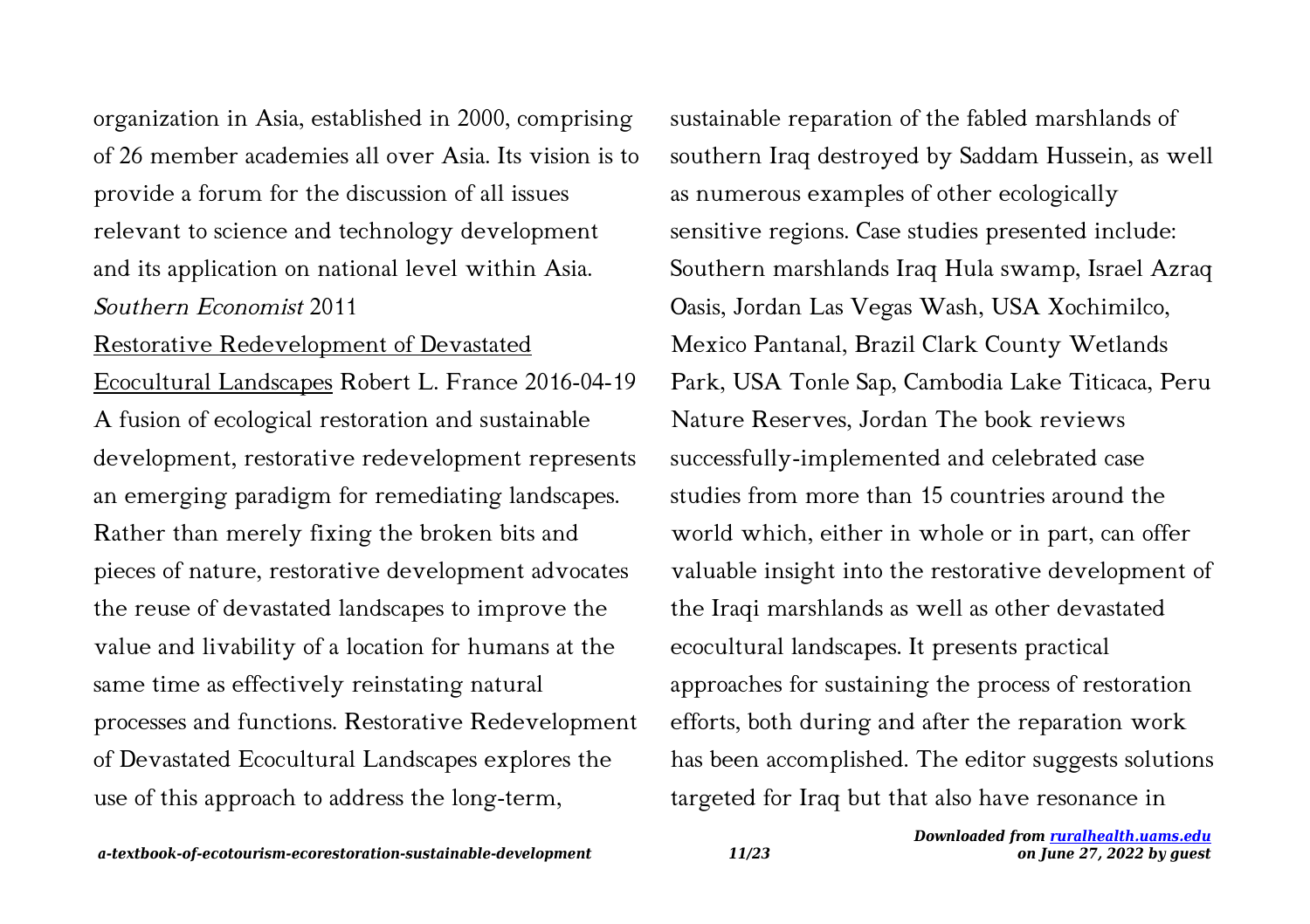other regions devastated by conflict and natural disasters. He takes a synoptic or cross-system approach to problem solving when repairing largescale landscapes that have been devastated by conflict or natural disasters such as tsunami-damaged Indonesia and earthquake-ravaged Haiti. Critical Issues in Ecotourism James E. S. Higham 2007 Identifies and addresses critical issues in ecotourism. This book provides the reader with contributions from international scholars that address issues of relevance; incorporating scientific insights in specialised fields of research, for example, identifying and protecting critical habits where tourists engage with endangered species. Sustainability in the Twenty-First Century Mohan Munasinghe 2019-05-23 Provides a rigorous analysis of sustainable development that includes practical, policy-relevant, global case studies, explained concisely and clearly.

Ecotourism and Conservation in the Americas Amanda Stronza 2008 Ecotourism has been credited with conserving biological and cultural diversity, alleviating rural poverty, increasing public awareness of environmental concerns and strengthening ties between tourism operators and local populations. For these reasons, ecotourism has grown in popularity with tourists as well as governmental development agencies and conservation organizations. Over twenty years after its inception, it now needs to be asked: Does ecotourism measure up to its environmental, social and economic ideals? Using detailed case studies, regional overviews and thematic analyses, Ecotourism and Conservation in the Americas evaluates the pros and cons of ecotourism for communities and ecosystems. Focusing particularly on the Americas, perspectives are drawn from private tour operators, non-governmental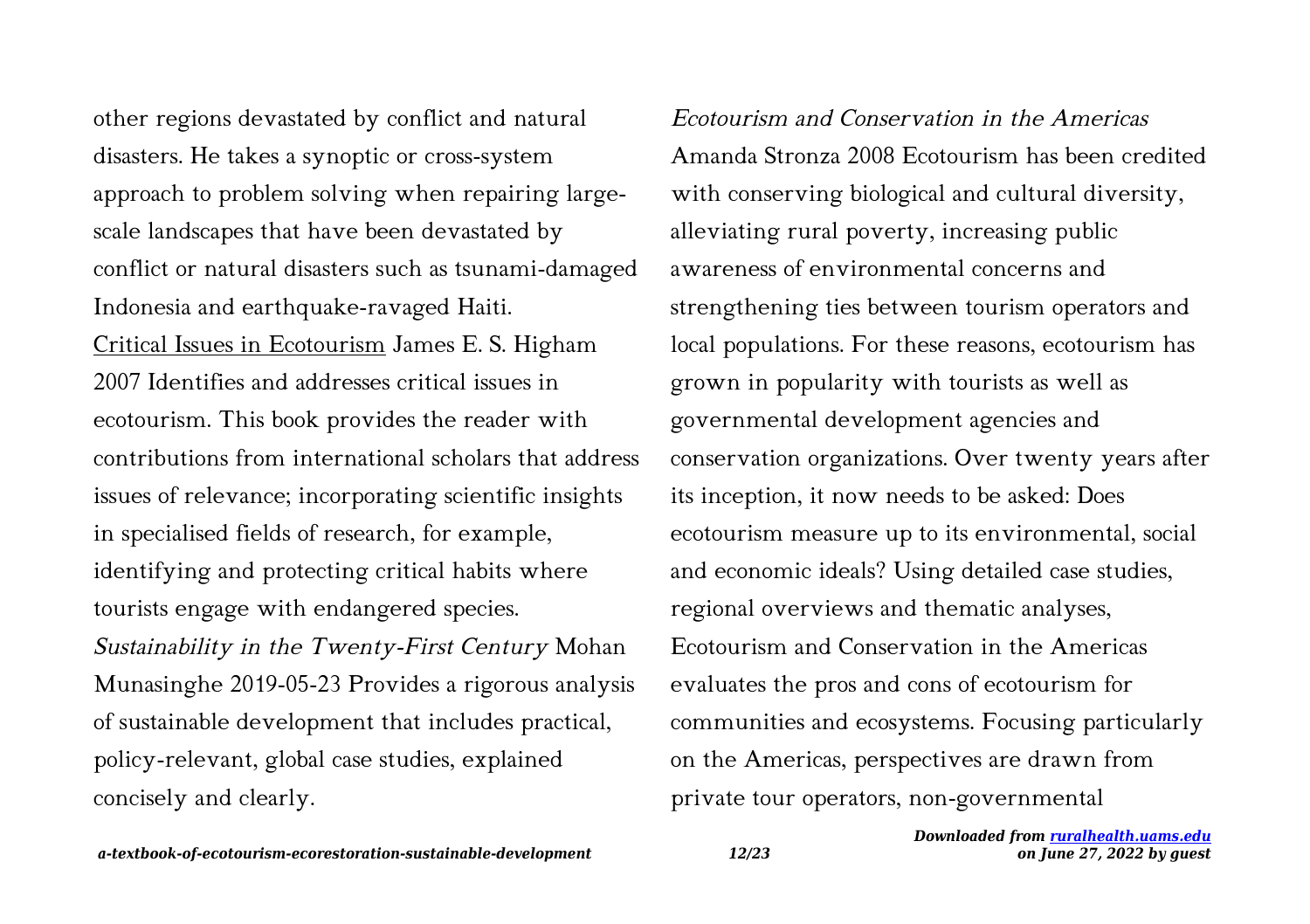conservation and development organizations, local and indigenous communities and tourism researchers. Chapters discuss local benefits and conservation value through discussions of social impacts, the assessment of conservation potential, environmental education and the setting and maintaining of standards.

Sustainable Development: Asia-Pacific Perspectives Pak Sum Low 2021-07-31 The Asia-Pacific region is experiencing especially rapid development and population increase, and issues of global change and sustainable development are likely to be of particular importance in the coming decades. This book presents chapters by leading international experts on the major issues relating to global change and sustainable development from the perspectives of Asia and the Pacific. It also highlights the challenges and opportunities of sustainable development and poverty reduction within the

changing ecological, social, cultural and economic environment in this region. The volume is an invaluable reference for all researchers and policy makers with an interest in global change and sustainable development in Asia and the Pacific. Environmental Awareness for Sustainable Development Svenja Garrard 2017 Ecological Dimensions for Sustainable Socio Economic Development A. Yáñez-Arancibia 2014-05-13 This book fills a gap in the literature on environmental sustainability by addressing the topic from the perspective of social and economic development. Progress in understanding and achieving sustainability requires the integration of scientific, social, economic, and legal issues. Yet progress in understanding and achieving sustainability will only be achieved through integration of scientific, social, economic, and legal aspects. A treatise on environmental sustainability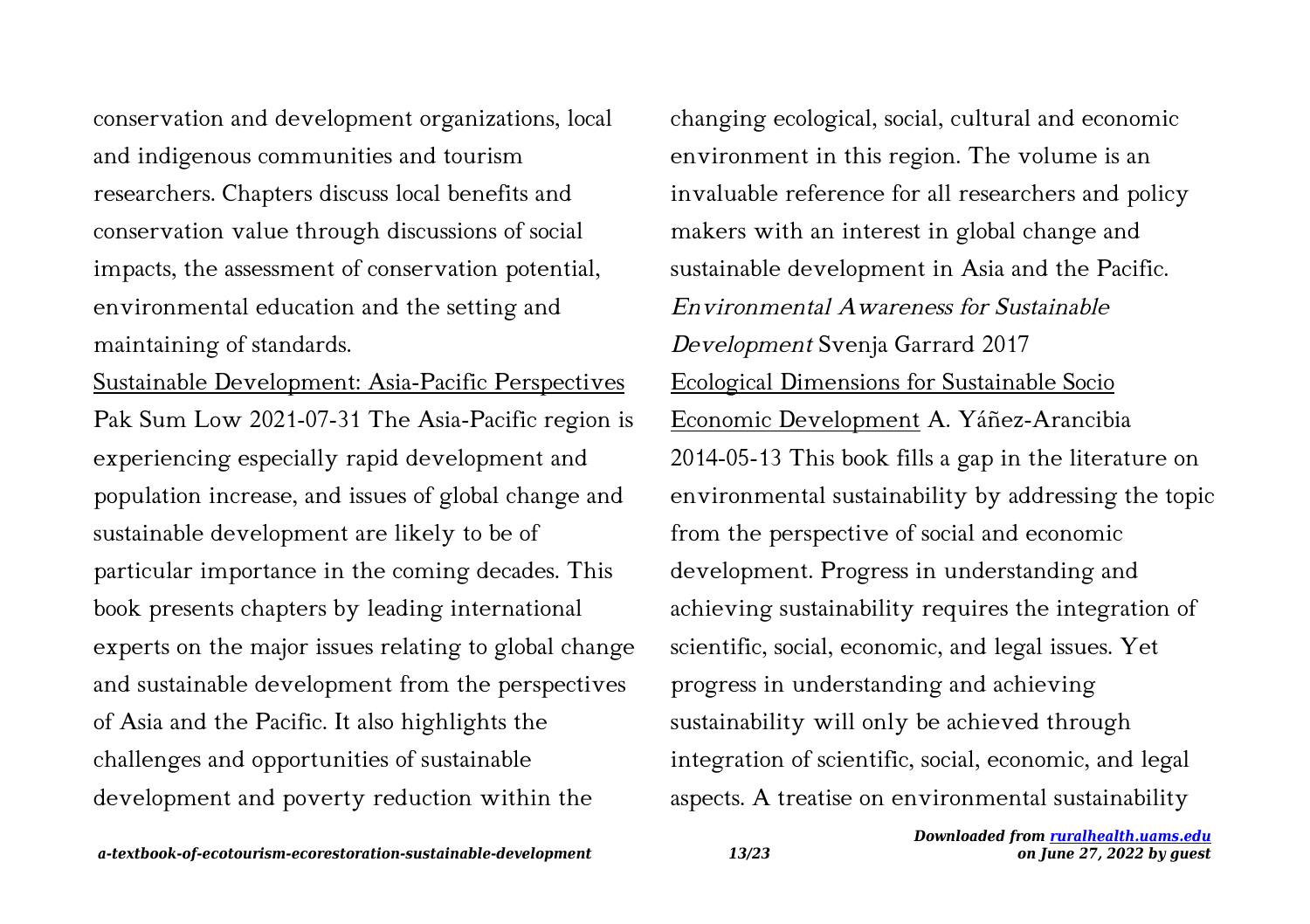should raise the current state of knowledge by proposing and recommending decision-making efforts and breaking new ground with agendas aimed for the younger generation. These younger scientists will be confronted with future uncertainty related to the set of crises that characterise the 21st Century (e.g. ecological, social, food, energy, environmental, climatic, financial, etc.). Currently, there are a number of indicators that demonstrate that ecological conditions are being compromised globally. These include reduced primary productivity, reduction in biological complexity, spreading pollution such as eutrophication, ecological degradation in any continental/basin/coastal/sea ecosystem, reduction in biodiversity, lowered resilience and slow recovery of damaged ecosystems, and reduced ecological integrity. All of these problems are related to social and economic pressure. The challenge for most

ecological systems is not only to establish the baseline for current ecosystem conditions, but also to explore options for recovery and sustainability. The latter involves ecological restoration where ecosystem and environmental services are maintained and enhanced. These services are essential to social integration and economic development. This book not only introduces a theoretical and conceptual framework for the topic, but also analyses the uncertainty for sustainability because of dwindling natural resources. It includes contributions providing a basis for public policies, case studies integrating concepts and tools for solutions, and a set of position papers addressing new agenda topics that will shape the 21st century. The book will be useful for researchers, professors and students alike, as well as for all stakeholders from social, economic and academic sectors.

Tourism, Recreation, and Sustainability Stephen F.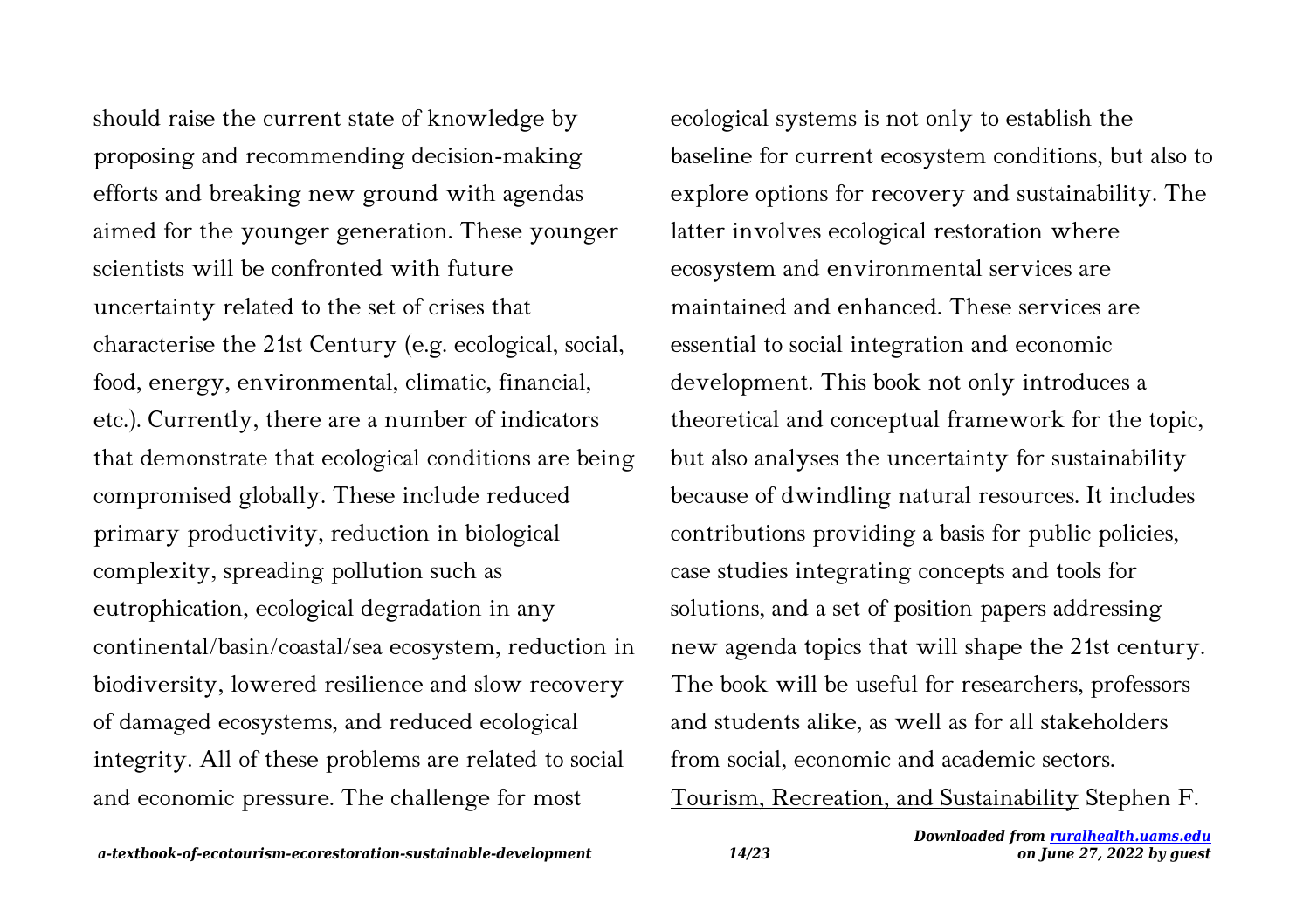McCool 2008 Sustainable development is the single most important consideration for those working in the tourism industry. Presenting a discussion by leading contributors on the impacts of tourism on local culture and the environment, this new edition moves forward the debates in sustainable tourism, covering new locations, concepts and perspectives, and new case studies providing a global outlook for a universal issue. --From publisher's description. Bewildering Borders Werner Zips 2020-01-09 Transfrontier conservation challenges African borders, the "colonial scars of history". The global tourism industry has discovered the potential of African borderlands for adventure travel. Iconic animals and indigenous cultures are marketed in the same breath, often evoking stereotypical images of "Wild Africa". Can ecotourism and ethno-tourism be commended as viable panaceas for environmental protection and development? The marketing of

nature and culture raises important questions on the meaningful inclusion of local communities as tourism entrepreneurs. Living museums and cultural villages are emerging as start-ups of local communities. They commodify ethnicity albeit on their own terms. This volume debates the economy of conservation, providing diverse perspectives on an issue of great contemporary relevance.

# Indian Books in Print 2003

# Advances in Landscape Architecture 2013

Ecotourism and Environmental Sustainability Tim Gale 2016-04-29 This book offers conceptual and practical insights into the complex interactions between ecotourism and the natural environment, with consideration given to government policy, marketing by suppliers, consumer behaviour and visitor/environmental management. Illustrated by international case studies the roles of and interplay between tour operators, their clients, resource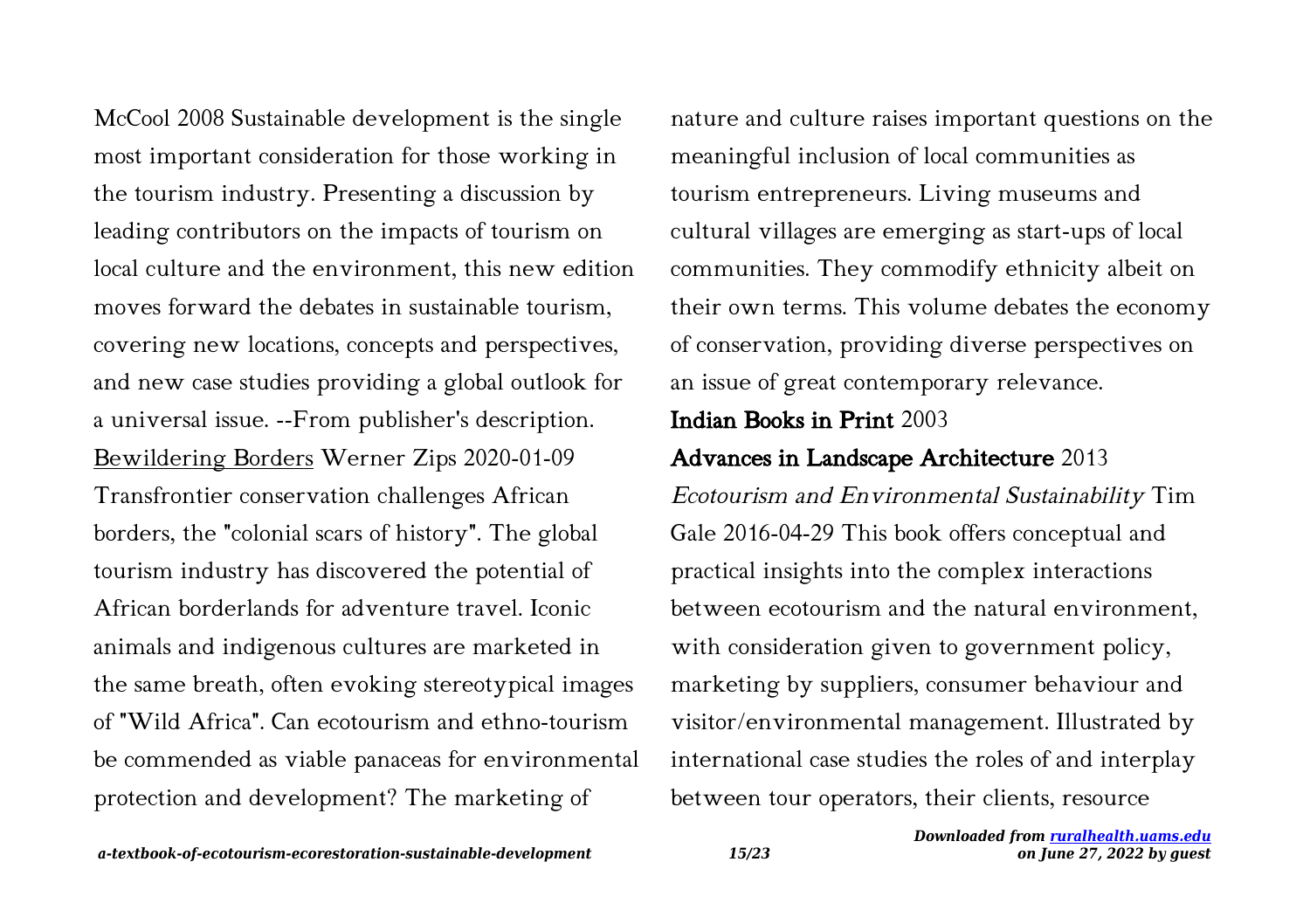managers and local communities are examined. This creates a comprehensive and insightful overview of the factors that work for and against the achievement of environmental sustainability in and through ecotourism. The result is a critical examination of ecotourism and environmental sustainability that highlights ideas for best practice and proposes new directions for future research To Life! Linda Weintraub 2012-09-01 This title documents the burgeoning eco art movement from A to Z, presenting a panorama of artistic responses to environmental concerns, from Ant Farms anticonsumer antics in the 1970s to Marina Zurkows 2007 animation that anticipates the havoc wreaked upon the planet by global warming.

# Towards a Sustainable Bioeconomy: Principles, Challenges and Perspectives Walter Leal Filho 2018-01-19 This book gathers contributions from scientists and industry representatives on achieving

a sustainable bioeconomy. It also covers the social sciences, economics, business, education and the environmental sciences. There is an urgent need to optimise and maximise the use of biological resources, so that primary production and processing systems can generate more food, fibre and other biobased products with less environmental impacts and lower greenhouse gas emissions. In other words, we need a "sustainable bioeconomy" – a term that encompasses the sustainable production of renewable resources from land, fisheries and aquaculture environments and their conversion into food, feed, fibre bio-based products and bio-energy, as well as related public goods. Despite the relevance of achieving a sustainable bioeconomy, there are very few publications in this field. Addressing that gap, this book illustrates how biological resources and ecosystems could be used in a more sustainable, efficient and integrated manner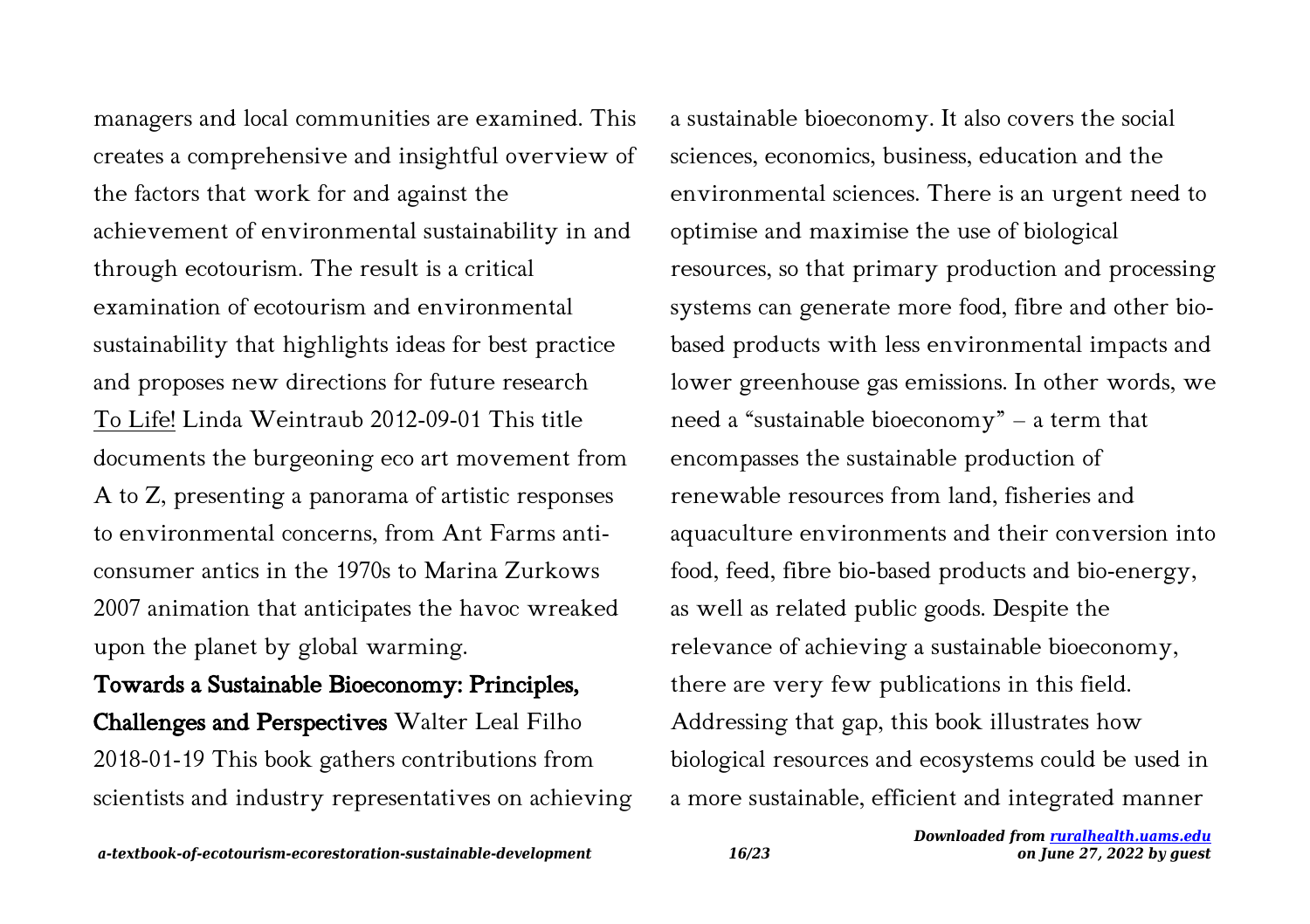– in other words, how the principles of sustainable bioeconomy can be implemented in practice. Given its interdisciplinary nature, the field of sustainable bioeconomy offers a unique opportunity to address complex and interconnected challenges, while also promoting economic growth. It helps countries and societies to make a transition and to use resources more efficiently, and shows how to rely less on biological resources to satisfy industry demands and consumer needs. The papers are innovative, crosscutting and include many practice-based lessons learned, some of which are reproducible elsewhere. In closing, the book, prepared by the Inter-University Sustainable Development Research Programme (IUSDRP) and the World Sustainable Development Research and Transfer Centre (WSD-RTC), reiterates the need to promote a sustainable bioeconomy today.

#### Exploring Social Sustainability and Economic

Practices MDPI 2020-04-21 Given the three pillars of sustainability, besides the environment, the interplay of social and economic dimensions provides valuable insight into how society is molded and the key components that should be considere. In terms of social sustainability, processes and framework objectives promote the wellbeing that is integral to the balance of people, planet, and profit. Economic practices consider the system of production, resource allocation, and distribution of goods and services with respect to demand and supply between economic agents. As a result, an economic system is a variant of the social system in which it exists. At present, the forefront of social sustainability research partially encompasses the impact of economic practices on people and society, with notable emphasis centered on the urban environment. Specific interdisciplinary analyses within the scope of sustainability, social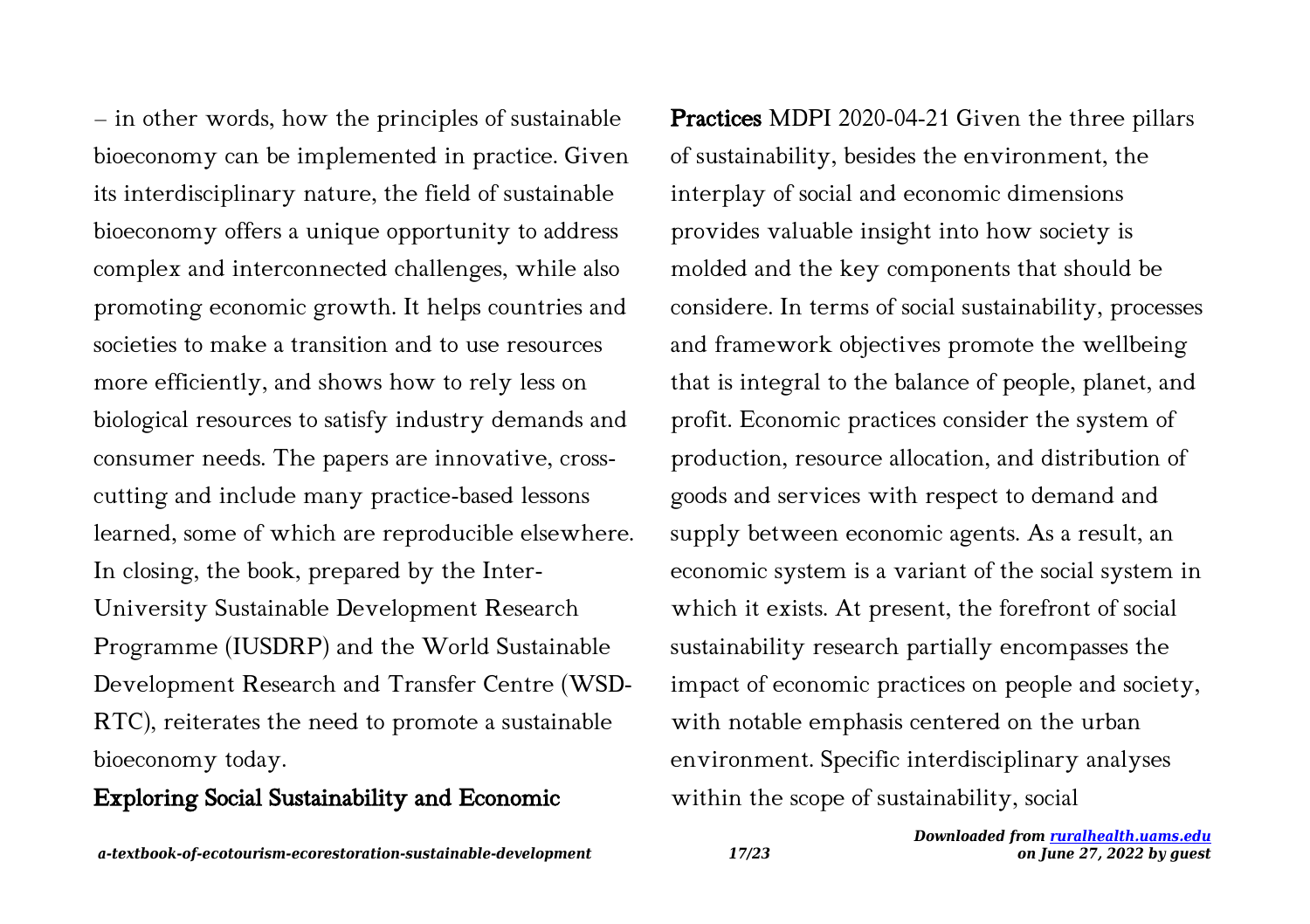development, competitiveness, and motivational management, as well as decision making within the urban landscape, are considered. This book contains nine thoroughly refereed contributions that interconnect detailed research into the two pillars reviewed.

A Textbook of Ecotourism Ecorestoration and Sustainable Development A. J. Solomon Raju 2007 Preserving and Enhancing Communities Elisabeth M. Hamin 2007 This book starts from the premise that each community chooses its future every day, through the incremental decisions made by planning and zoning boards and other citizen volunteers, as well as professional staff. The challenge is to ensure that these decisions support the preservation of what is special about the community, while still fostering necessary and appropriate growth. In this volume, twenty-nine experts from a variety of fields describe in very

practical terms the community preservation approach to these issues. As opposed to the top-down regulatory mechanisms that are sometimes used to manage growth, the contributors favor a more flexible, locally based approach that has proven successful in Massachusetts and elsewhere.

## Routledge Handbook of the History of Sustainability

Jeremy L. Caradonna 2017-10-18 The Routledge Handbook of the History of Sustainability is a farreaching survey of the deep and contemporary history of sustainability. This innovative resource will help to define the history of sustainability as an identifiable field. It provides a unique resource for advanced undergraduates, graduate students, and scholars, and delivers essential context for understanding the current state and future path of the sustainability movement. The history of sustainability is an increasingly important domain within the discipline of history, which draws on an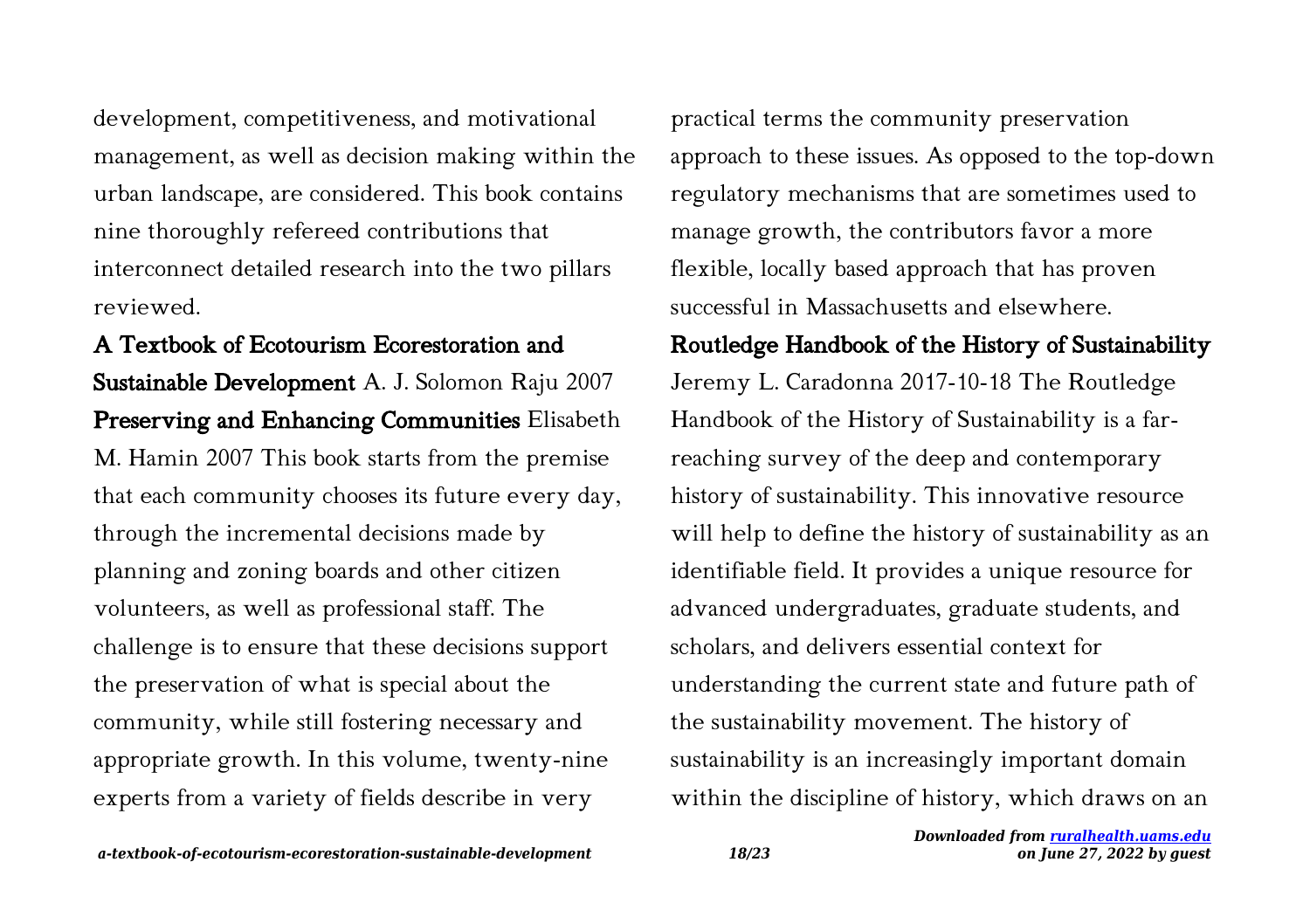interdisciplinary set of fields, ranging from energy studies, transportation, and urbanism to environmental history, economics, and philosophy. Key sections in this handbook cover the historiography of sustainability, resilience and collapse in historical societies, the deep roots of sustainability (seventeenth century to nineteenth century), the recent history of sustainability (twentieth century to present), and core issues and key debates in sustainability. This handbook is an invaluable research and teaching tool for those interested in the history and development of sustainability and an essential resource for the many sustainability studies programs that now exist in the world's universities.

The Biosphere and the Bioregion Cheryll Glotfelty 2014-07-17 Bioregionalism asks us to reimagine ourselves and the places where we live in ecological terms and to harmonize human activities

with the natural systems that sustain life. As one of the originators of the concept of bioregionalism, Peter Berg (1937-2011) is a founding figure of contemporary environmental thought. The Biosphere and the Bioregion: Essential Writings of Peter Berg introduces readers to the biospheric vision and post-environmental genius of Berg. From books and essays to published interviews, this selection of writings represents Berg's bioregional vision and its global, local, urban, and rural applications. The Biosphere and the Bioregion provides a highly accessible introduction to bioregional philosophy, making Berg's paradigm available as a guiding vision and practical "greenprint" for the twenty-first century. This valuable compilation lays the groundwork for future research by offering the first-ever comprehensive bibliography of Berg's publications and should be of interest to students and scholars in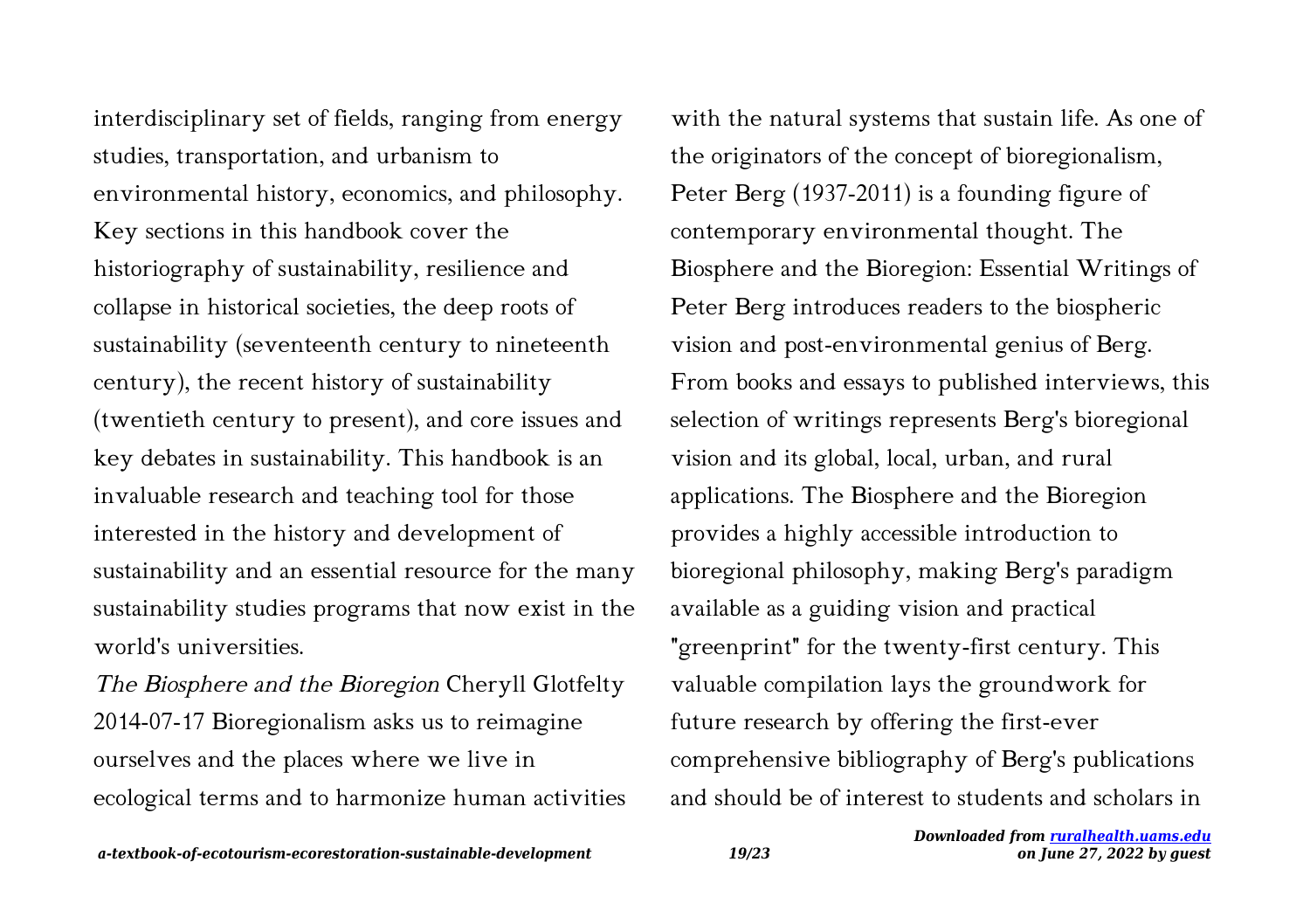the interdisciplinary fields of environmental humanities, environment and sustainability studies, as well as political ecology, environmental sociology and anthropology.

Tourism in the Green Economy Maharaj Vijay Reddy 2015-06-05 The concept of the green economy has now entered mainstream policy debates and been endorsed by a range of United Nations and other organizations. The Rio+20 UN conference specifically drew attention to the green economy approach in the context of sustainable development to move away from business-as-usual practices, act to end poverty, address environmental destruction and build a bridge to the sustainable future. It is increasingly recognized that the tourism sector can make a major contribution to the green economy through more sustainable practices, climate change mitigation and ecotourism. The role of tourism sector will continue to be crucial in the

post-2015 sustainable development agenda too. However, there are ambiguities about how tourism and allied industries can maximize their contribution to human well-being and ensure environmentally sustainability, embracing issues of political economy, geography and business ethics. In this context, this book provides consensus about what the green economy entails, what role tourism can play in a green economy, early responses from many countries, on-going and emerging research initiatives that will enable tourism's transition to a green economy. The chapters address three key themes: understanding the Green Economy concept and the role of tourism; responses and initiatives in greening tourism; and emerging techniques and research implications. A wide range of case studies from around the world and in different contexts is included to demonstrate the extent of the challenge and range of opportunities for the tourism industry.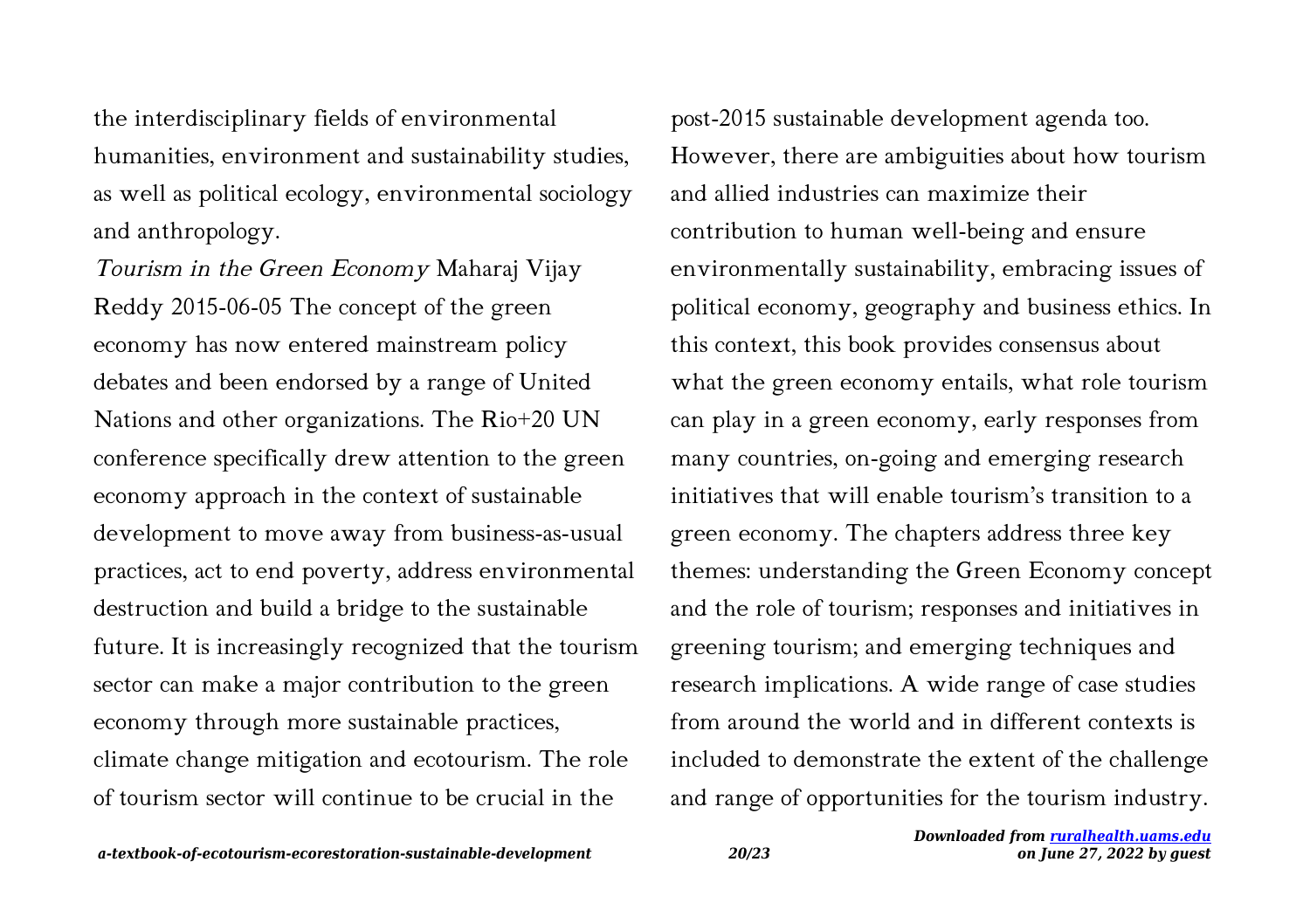Cities as Sustainable Ecosystems Peter Newman 2012-09-26 Modern city dwellers are largely detached from the environmental effects of their daily lives. The sources of the water they drink, the food they eat, and the energy they consume are all but invisible, often coming from other continents, and their waste ends up in places beyond their city boundaries. Cities as Sustainable Ecosystems shows how cities and their residents can begin to reintegrate into their bioregional environment, and how cities themselves can be planned with nature's organizing principles in mind. Taking cues from living systems for sustainability strategies, Newman and Jennings reassess urban design by exploring flows of energy, materials, and information, along with the interactions between human and nonhuman parts of the system. Drawing on examples from all corners of the world, the authors explore natural patterns and processes that cities can emulate in order to move toward sustainability. Some cities have adopted simple strategies such as harvesting rainwater, greening roofs, and producing renewable energy. Others have created biodiversity parks for endangered species, community gardens that support a connection to their foodshed, and pedestrian-friendly spaces that encourage walking and cycling. A powerful model for urban redevelopment, Cities as Sustainable Ecosystems describes aspects of urban ecosystems from the visioning process to achieving economic security to fostering a sense of place.

The Routledge Handbook of Tourism and the Environment Andrew Holden 2012 The Routledge Handbook of Tourism and the Environmentexplores and critically evaluates the debates and controversies inherent to tourism's relationship with nature, especially pertinent at a time of major re-evaluation of our relationship with the